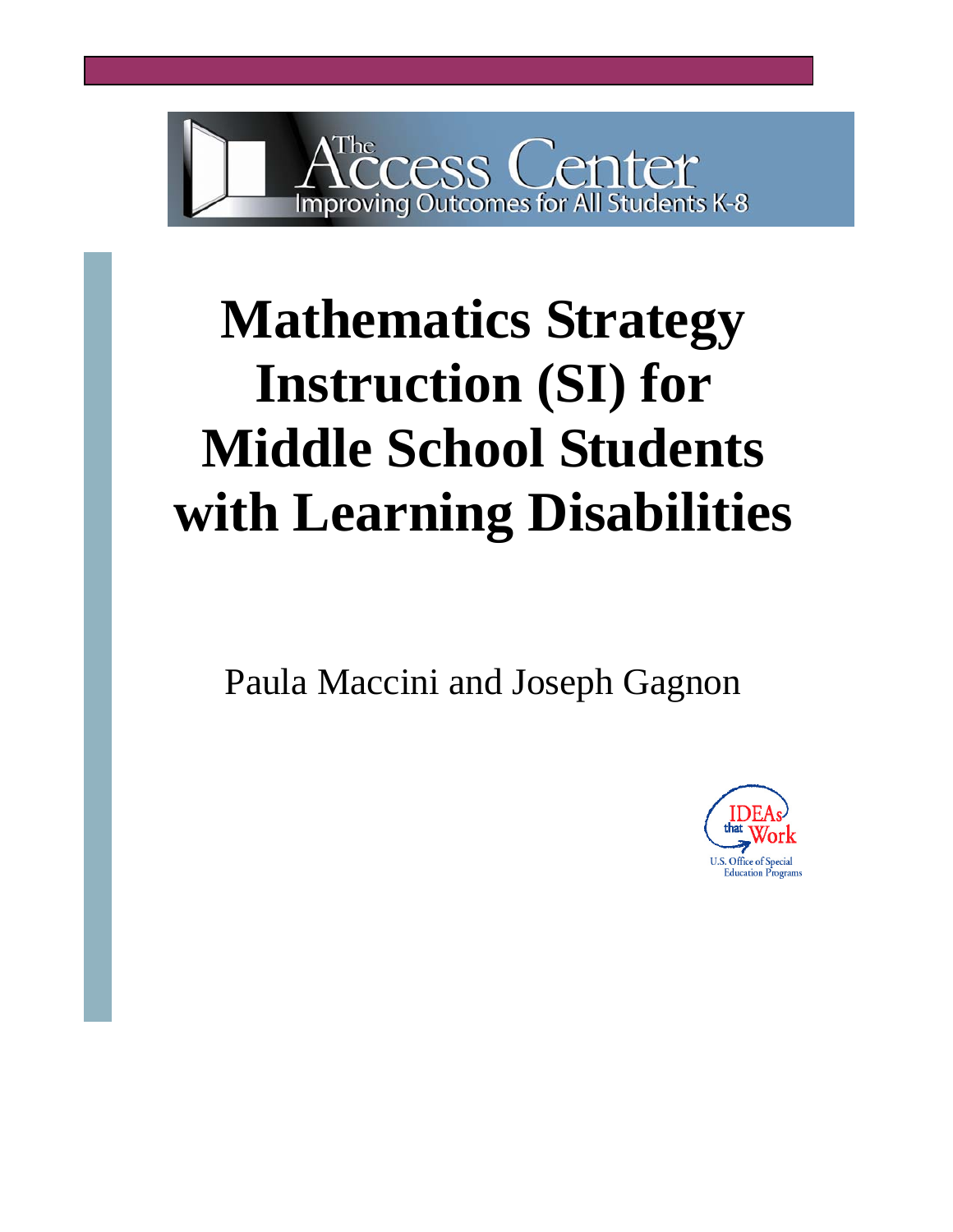# **Mathematics Strategy Instruction (SI) for Middle School Students with Learning Disabilities**

By Paula Maccini and Joseph Gagnon

One of the greatest challenges teachers currently face with students who are struggling academically is how to provide access to the general education curriculum. The No Child Left disabilities in general, and those with learning disabilities (LD) at the middle school level, (Thurlow, Albus, Spicuzza, & Thompson, 1998; Thurlow, Moen, & Wiley, 2005). Specifically, 1993; Montague, Bos, & Doucette, 1991). Many of these students struggle with how to (a) Behind Act of 2001 and the Individuals with Disabilities Education Act of 2004 support the assertion that all children, including those with disabilities, should have access to the same curriculum. Furthermore, the National Council of Teachers of Mathematics (2000) supports providing all youth equal access to mathematical concepts. However, students with often have difficulty meeting academic content standards and passing state assessments students with LD often have difficulties with mathematics, including basic skills (Algozzine, O'Shea, Crews, & Stoddard, 1987; Cawley, Baker-Kroczynski, & Urban, 1992), algebraic reasoning (Maccini, McNaughton, & Ruhl, 1999) and problem-solving skills (Hutchinson, approach math problems; (b) make effective decisions; and (c) carry out the chosen plan (Maccini & Hughes, 2000; Maccini & Ruhl, 2000).

One effective approach to assisting middle school youth with LD in accessing challenging necessary for instructing youth in the use of a strategy. In addition, we provide a practical concepts and settings, and provide some key considerations when using strategy instruction mathematical concepts is to provide strategy instruction (SI). This brief defines strategy instruction, identifies key features of effective strategies, and identifies key components example for the use of a math instructional strategy that can be applied to a variety of in mathematics classes.

### **What Is a Strategy and What are the Key Features?**

A strategy refers to, "a plan that not only specifies the sequence of needed actions but also consists of critical guidelines and rules related to making effective decisions during a problem solving process" (Ellis & Lenz, 1996, p.24). Some features that make strategies effective for students with LD are:

- (a) Memory devices to help students remember the strategy (e.g., a *First Letter Mnemonic,* which is created by forming a word from the beginning letters of other words);
- (b) Strategy steps that use familiar words stated simply and concisely and begin with action verbs to facilitate student involvement (e.g., read the problem carefully);
- (c) Strategy steps that are sequenced appropriately (i.e., students are cued to read the word problem carefully prior to solving the problem) and lead to the desired outcome (i.e., successfully solving a math problem);
- (d) Strategy steps that use prompts to get students to use cognitive abilities (i.e., the critical steps needed in solving a problem); and

(e) Metacognitive strategies that use prompts for monitoring problem solving performance ("Did I check my answer?") (Lenz, Ellis, & Scanlon, 1996).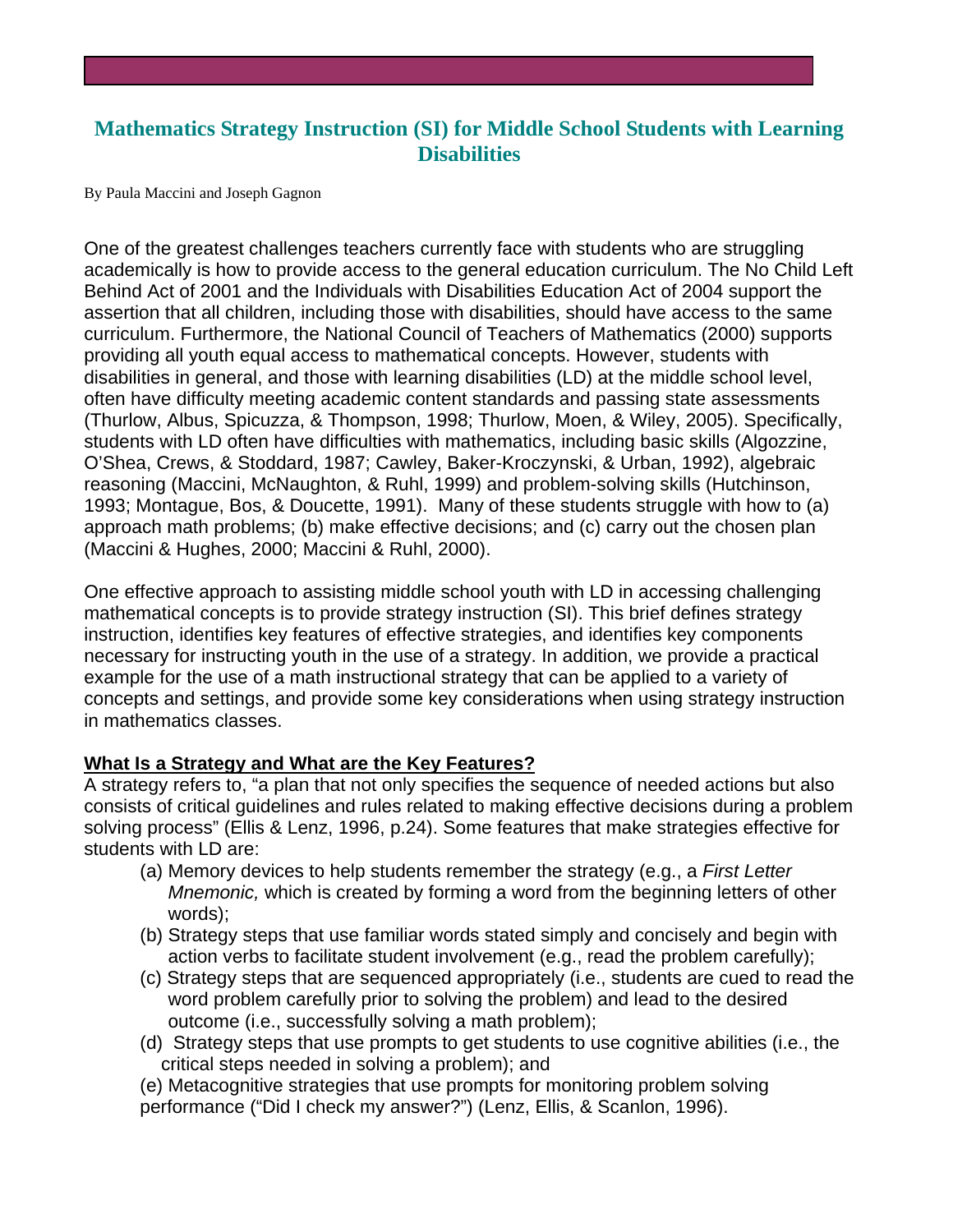Some strategies combine several of these features.

STAR is an example of an empirically validated (Maccini & Hughes, 2000; Maccini & Ruhl, 2000) first-letter mnemonic that can help students recall the sequential steps from familiar words used to help solve word problems involving integer numbers.

The steps for STAR include:

(a) **S**earch the word problem;

- (b) Translate the problem;
- (c) **A**nswer the problem; and
- (d) Review the solution (see Figure 1).

Teachers can use self-monitoring forms or structured worksheets to help students remember and organize important steps and substeps. For example, students can keep track of their problem solving performance by checking off  $(\sqrt{})$  the steps they completed (e.g., "Did I check the reasonableness of my answer?"  $\sqrt{ }$ ).

# **What Is Strategy Instruction and What are the Key Components in Math?**

Strategy instruction involves teaching strategies that are both effective (assisting students with acquiring and generalizing information) and efficient (helping students acquire the learning is enhanced through the systematic use of effective teaching variables (Rosenshine review) are both effective and efficient for teaching math to secondary students with LD (see information in the least amount of time) (Lenz et al., 1996, p. 6). Student retention and & Stevens, 1986). That is, certain teaching variables (i.e., review, teacher presentation/modeling, guided practice, independent practice, feedback, and cumulative Gagnon & Maccini, in press, for a complete description).

### **Example of Strategy Instruction in Secondary Math:**

The example below demonstrates a classroom lesson incorporating the first-letter mnemonic strategy, *STAR* (Maccini, 1998). This strategy incorporates the previously noted strategy ) effectively. In addition, the strategy incorporates the concrete-semiconcrete-abstract (CSA manipulate objects to represent math problems); (b) semiconcrete (i.e., two-dimensional representation in which students draw pictures of the math problem); and (c) abstract (i.e., features and effective teaching components to help teach the information efficiently and instructional sequence, which gradually advances to abstract ideas using the following progression: (a) concrete stage (i.e., three-dimensional representation in which students students represent the problem using numerical symbols).

Prior to the lesson, the teacher should pretest students to make sure they have the prerequisite skills and vocabulary relevant to the appropriate math concept(s) and to make sure the strategy is needed. The teacher then introduces the strategy and describes what a strategy is, including the rationale for learning the specific instructional strategy and where and when to apply it. After an explanation, the teacher asks students to explain the purpose of the strategy, how it will help them solve word problems, and how to use the strategy.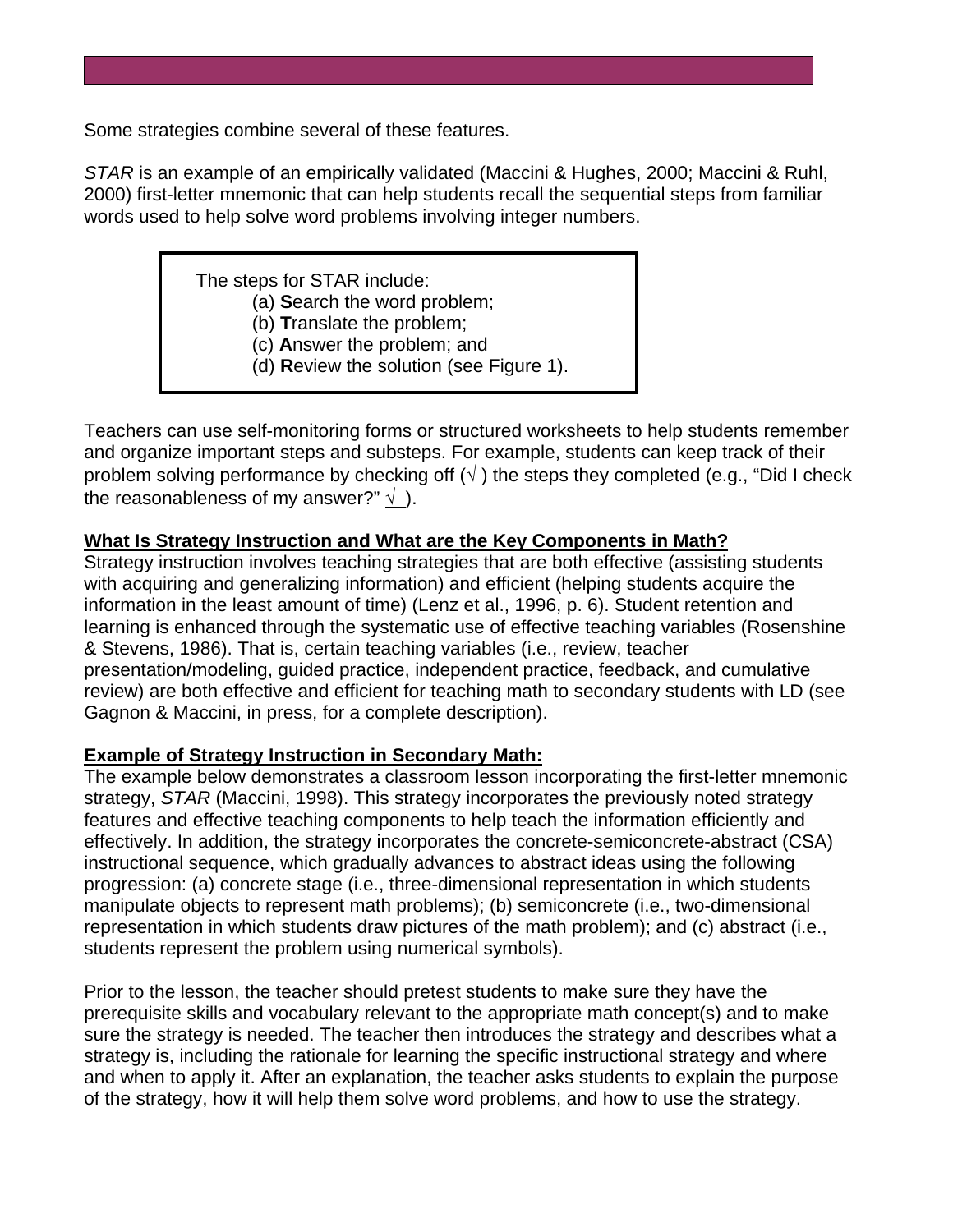Students should memorize the steps of the mnemonic strategy and related substeps for ease of recall by using a rapid-fire rehearsal. This rehearsal technique involves first calling on individual students (or throwing a ball to students) and having them state a strategy step, then repeating the process with other students in the class. The rehearsal becomes faste r as students become more fluent with the steps and rely less on teacher prompts or written prompts.

|  | <b>Figure 1: Instructional Steps for a Classroom Lesson</b> |  |
|--|-------------------------------------------------------------|--|
|  |                                                             |  |

| 1. Provide an            | The teacher provides an advance organizer of the strategy to help:                                                                                           |  |
|--------------------------|--------------------------------------------------------------------------------------------------------------------------------------------------------------|--|
| <b>Advance Organizer</b> | (a) relate previously mastered information to the new lesson;                                                                                                |  |
|                          | (b) state the new skill/information that is to be presented; and                                                                                             |  |
|                          | (c) provide a rationale for learning the new information.                                                                                                    |  |
|                          |                                                                                                                                                              |  |
|                          | Teacher:                                                                                                                                                     |  |
|                          | "Yesterday, we used the problem solving strategy, STAR, with word problems                                                                                   |  |
|                          | involving integer numbers. We used our Algebra tiles to demonstrate the                                                                                      |  |
|                          | problem and our STAR worksheets to keep track of the steps. Today, we are                                                                                    |  |
|                          | going to use the strategy and draw pictures to demonstrate the problems on our                                                                               |  |
|                          | worksheets. This will be useful because we will not always have the math tiles                                                                               |  |
|                          | available to help us solve subtraction problems involving integer numbers. It is                                                                             |  |
|                          | important to learn how to solve these problems in order to solve many real-                                                                                  |  |
|                          | world problems, including money and exchange problems, temperature                                                                                           |  |
|                          | differences, and keeping track of yardage lost or gained in a game."                                                                                         |  |
| 2. Provide Teacher       | The teacher first thinks aloud while modeling the use of the strategy with the                                                                               |  |
| <b>Modeling of the</b>   | target problems. Then the teacher checks off the steps and writes down the                                                                                   |  |
| <b>Strategy Steps</b>    | responses on an overhead version of the structured worksheet, while the students                                                                             |  |
|                          | write their responses on individual structured worksheets. Next, the teacher<br>models one or two more problems while gradually fading his or her assistance |  |
|                          | and prompts and involving the students via questions (e.g., "What do I do first?)                                                                            |  |
|                          | and written responses (i.e., having students write down the problems and answers                                                                             |  |
|                          | on their structured worksheet).                                                                                                                              |  |
|                          |                                                                                                                                                              |  |
|                          | <b>Teacher:</b> "Watch and listen as I solve the problem using the STAR strategy and                                                                         |  |
|                          | the structured worksheet. The problem states, On a certain morning in College                                                                                |  |
|                          | Park, Maryland, the high temperature was -8°F, and the temperature increased                                                                                 |  |
|                          | by 17°F by the afternoon. What was the temperature in the afternoon that day?"                                                                               |  |
|                          | (See Figure 2 for a copy of the structured worksheet).                                                                                                       |  |
|                          | S: Okay, so the first step in the STAR strategy is for me to search the word                                                                                 |  |
|                          | problem. That means I need to read the problem carefully, and write down what                                                                                |  |
|                          | I know and what I need to find. In this problem, I know that I have two                                                                                      |  |
|                          | temperatures and I need to find the temperature by the afternoon.                                                                                            |  |
|                          | T: My next step is to translate the problem into picture form. First, I'll draw 8 tiles                                                                      |  |
|                          | in the negative area and then I'll draw 17 tiles in the positive area.                                                                                       |  |
|                          |                                                                                                                                                              |  |
|                          |                                                                                                                                                              |  |
|                          | A: Then I need to answer the problem. I know one positive and one negative<br>cancel each other. I can cancel -8 and +8, which results in +9 remaining.      |  |
|                          | Therefore, the answer is +9.                                                                                                                                 |  |
|                          | R: Finally, I need to check my answer. OK, I'll reread the word problem and                                                                                  |  |
|                          | check the reasonableness of my answer. Yes, my answer is $+9^{\circ}F$ and it is a                                                                           |  |
|                          | reasonable answer.                                                                                                                                           |  |
|                          |                                                                                                                                                              |  |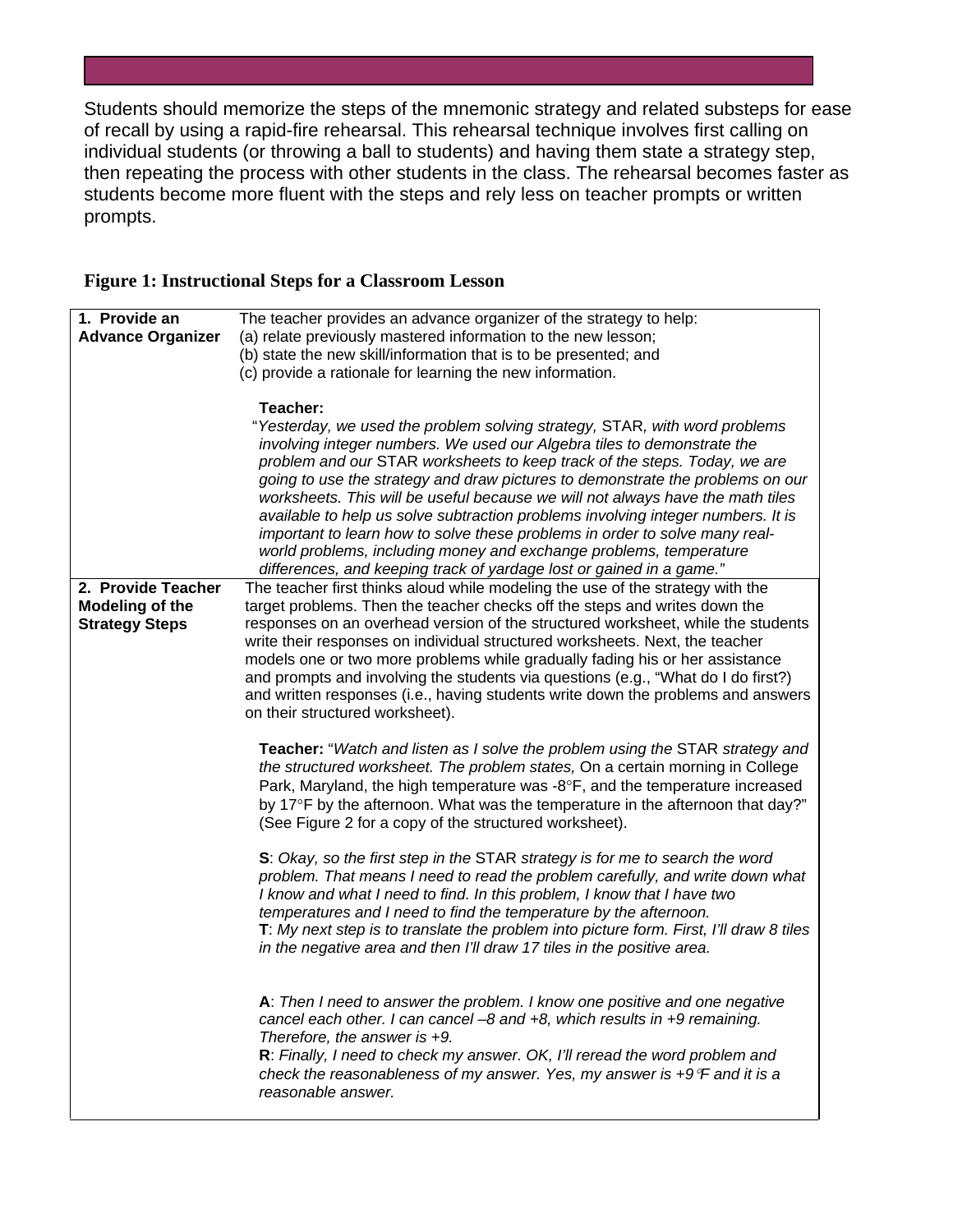| 3. Provide Guided<br><b>Practice</b>                 | The teacher provides many opportunities for the students to practice solving a<br>variety of problems using their structured worksheets. Guidance is gradually faded<br>until the students perform the task with few prompts from the teacher.                                                                                                                                         |
|------------------------------------------------------|----------------------------------------------------------------------------------------------------------------------------------------------------------------------------------------------------------------------------------------------------------------------------------------------------------------------------------------------------------------------------------------|
| 4. Provide<br>Independent<br><b>Student Practice</b> | Students perform additional problems without teacher prompts or assistance, and<br>the teacher monitors student performance.                                                                                                                                                                                                                                                           |
| 5. Feedback and<br><b>Correction</b>                 | The teacher monitors student performance and provides both positive and<br>corrective feedback using the following guidelines:<br>(a) documents student performance (percent correct);<br>(b) checks for error patterns;<br>(c) reteaches if necessary and provides additional problems for students to<br>practice corrections; and<br>(d) closes the session with positive feedback. |
| 6. Program for<br>Generalization                     | The teacher provides a cumulative review of problems for maintenance over time<br>(weekly, monthly) and provides opportunities for students to generalize the<br>strategy to other problems (see Figure 3).                                                                                                                                                                            |

#### **Figure 2: Structured Worksheet of the** *STAR* **Strategy**

Problem: On a certain morning in College Park, Maryland, the high temperature was -8°F, and the temperature increased by 17 $\textdegree$ F by the afternoon. What was the temperature in the afternoon that day?

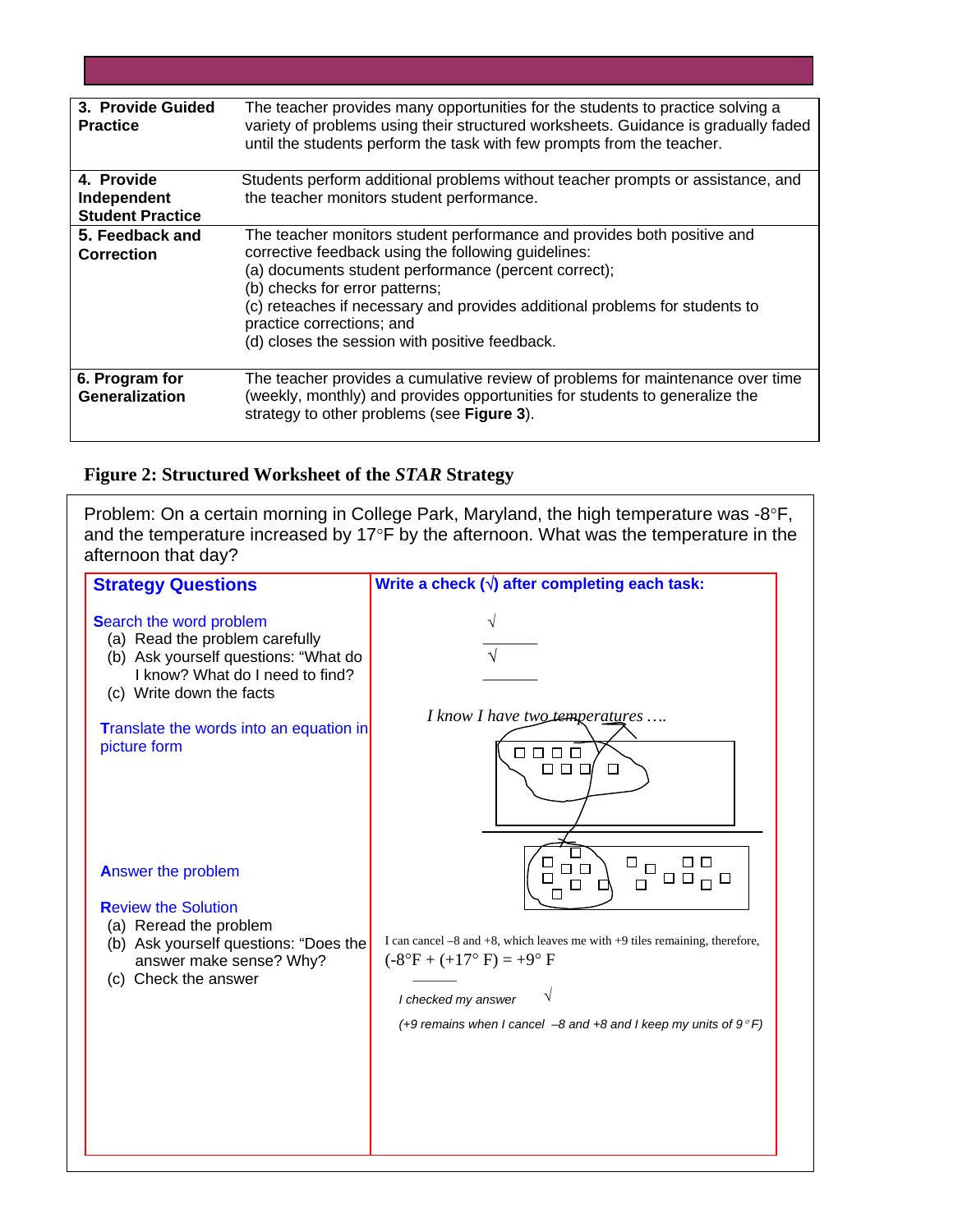# **What are Some Considerations to Keep in Mind when Using Strategy Instruction in Math Classes?**

math class (Miller, 1996; Montague, 1988): There are a few recommendations to keep in mind when using strategy instruction in your

When teaching strategy instruction, be aware of student characteristics and preferences. For example, some students may prefer highlighting relevant words while reading a word 1. *Recognize student characteristics (cognitive and behavioral) and preferences*. problem aloud, while others may prefer underlining and silently reading the problem. Equally important is the need to recognize student behavioral characteristics, including their self-esteem in math and motivation. For instance, students with low motivation may need additional supports to promote active engagement. Examples include creating individual student math contracts with the targeted math objectives and the goal/criterion and promoting active student involvement by having students lead discussions while using a strategy (e.g., "How did you arrive at your solution?").

# 2. *Promote individualization of strategy instruction (SI)*.

Students should be encouraged to individualize use of SI in math class via adapting a strategy learned in class. For example, as processes involved in the *STAR* strategy becomes more automatic for students, recalling the first step, "Search the word problem," may prompt students to read the problem carefully and to initiate translation into mathematical form (i.e., translating words into an equation).

# 3. *Program for generalization*.

*near* (i.e., maintaining the same structure but using different story lines) and far It is imperative that both special and general education math teachers program for both instructional set) of the SI math strategies in order to promote retention and application of generalization (i.e., incorporating more complex problems than the problems in the strategy use. For example, for *near generalization*, different story lines can be incorporated for generalization (i.e., use of integer numbers with problems involving time zone changes, sea level, and age) in addition to the problems used in the instructional set. For *far generalization*, more complex problems are introduced than the problems initially taught in the instructional set (e.g., In a certain city, if the difference between the highest and lowest altitude is 155 m and the altitude of the highest point is 900 m above sea level, what is the altitude of the lowest point?). In addition to its application to problem solving involving integer numbers, the *STAR* strategy can be generalized across math topics (see **Figure 3** for an example involving area).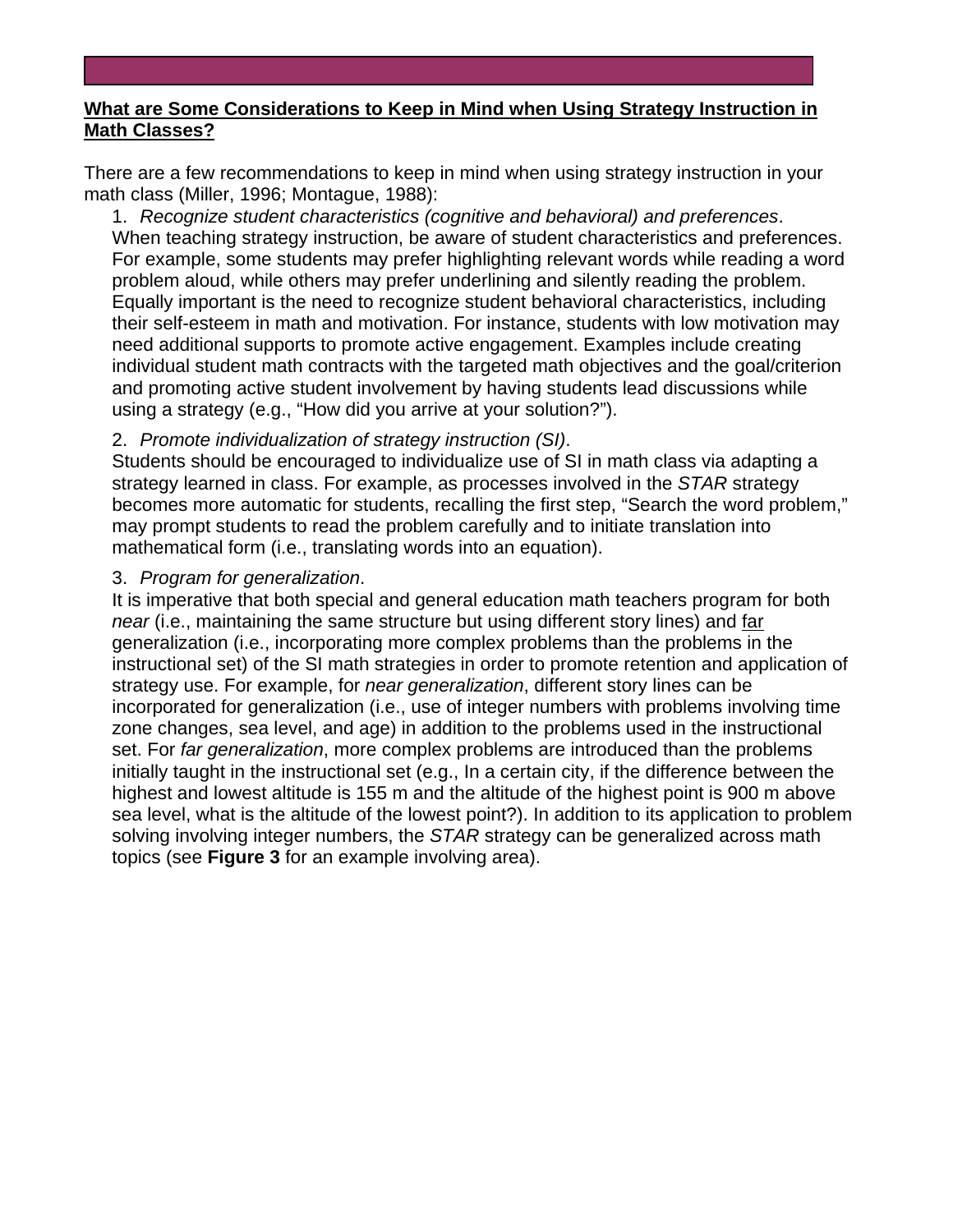### **Figure 3: Area Example**



# **Conclusions**

Students with learning disabilities in mathematics often have difficulties deciding how to approach math word problems, making effective procedural decisions, and carrying out specific plans (Maccini & Hughes, 2000; Maccini & Ruhl, 2000). Strategy instruction is an effective method for assisting middle school students with learning disabilities as they complete challenging mathematical problems. To support teacher use of math strategies, this brief defined strategy instruction, and provided key features of effective strategies and instructing youth in the use of a strategy. The practical examples presented illustrate how strategies such as *STAR* can be applied to a variety of math concepts and can provide the support necessary to ensure student success.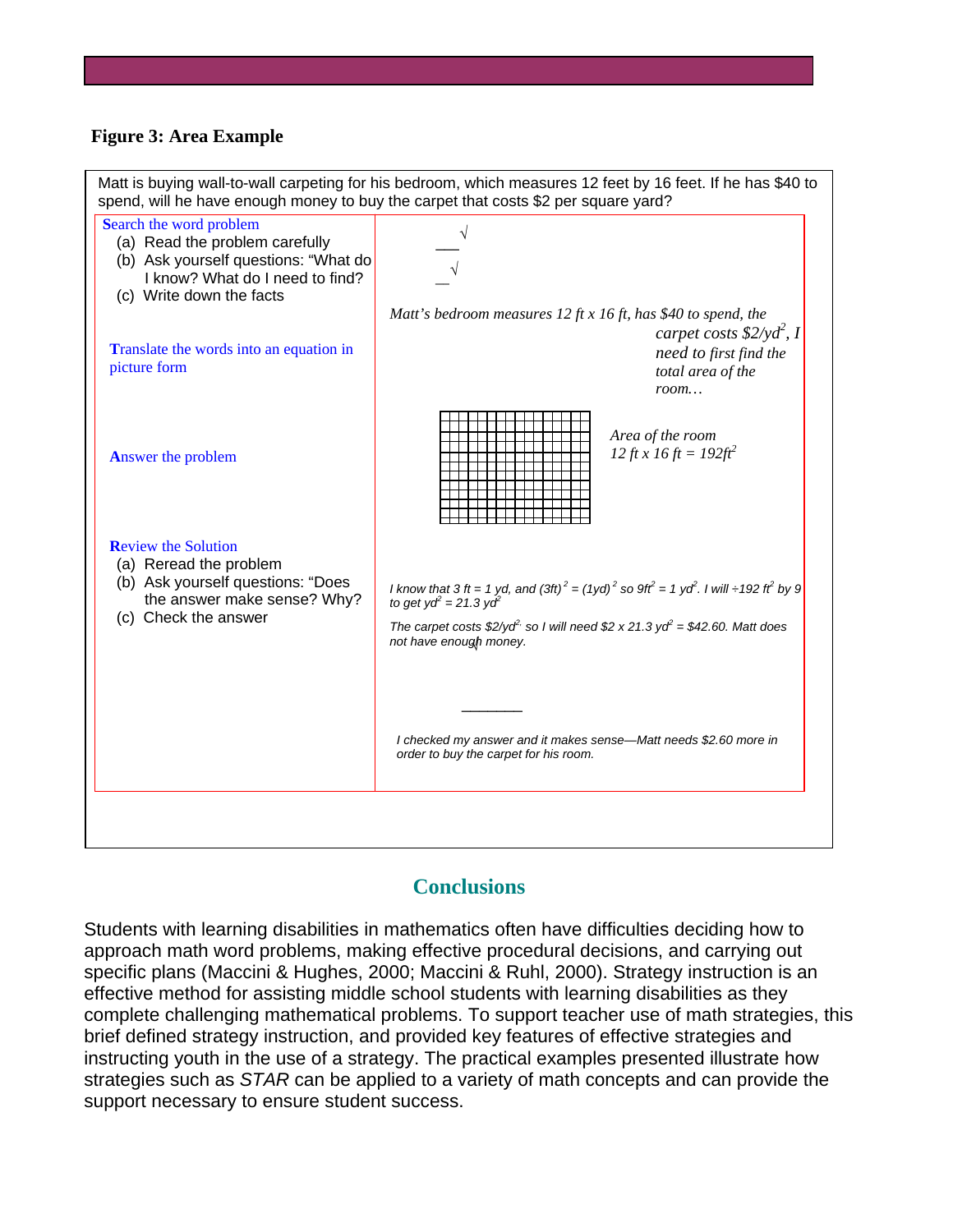### References

- Algozzine, B., O'Shea, D. J., Crews, W. B., & Stoddard, K. (1987). Analysis of mathematics competence of learning disabled adolescents. *Journal of Special Education, 21*, 97- 107.
- Cawley, J. F., Baker-Kroczynski, S., & Urban, A. (1992). Seeking excellence in mathematics education for students with mild disabilities. *Teaching Exceptional Children, 24*, 40-43.
- Ellis, E. S., & Lenz, B. K. (1996). Perspectives on instruction in learning strategies. In D. D. Deshler, E. S. Ellis, & B. K. Lenz (Eds.), *Teaching adolescents with leaning disabilities*  (2nd ed., pp. 9-60). Denver, CO: Love Publishing Co.
- Gagnon, J. C., & Maccini, P. (in press). Teacher use of empirically-validated and standards-based instructional approaches in secondary mathematics. *Remedial & Special Education.*
- Hutchinson, N.L. (1993). Effects of cognitive strategy instruction on algebra problem solving of adolescents with learning disabilities. *Learning Disabilities Quarterly*, *16*, 64-63.

Individuals with Disabilities Education Act of 2004, Pub. L. No. 108-446.

- Lenz, B. K., Ellis, E. S., & Scanlon, D. (1996). *Teaching learning strategies to adolescents and adults with learning disabilities*. Austin, TX: Pro-Ed, Inc.
- Maccini, P. (1998). *Effects of an instructional strategy incorporating concrete problem representation on the introductory algebra performance of secondary students with learning disabilities*. Unpublished doctoral dissertation, The Pennsylvania State University, University Park.
- Maccini, P., & Hughes, C. A. (2000). Effects of a problem-solving strategy on the introductory algebra performance of secondary students with learning disabilities. *Learning Disabilities Research & Practice, 15,* 10-21.
- Maccini, P., McNaughton, D., & Ruhl, K. (1999). Algebra instruction for students with learning disabilities: Implications from a research review. *Learning Disability Quarterly, 22,* 113- 126.
- Maccini, P., & Ruhl, K. L. (2000). Effects of a graduated instructional sequence on the algebraic subtraction of integers by secondary students with learning disabilities. *Education and Treatment of Children, 23,* 465-489.
- Miller, S. P. (1996). Perspectives on math instruction. In D. D. Deshler, E. S. Ellis, & B. K. Lenz (Eds.), *Teaching adolescents with leaning disabilities* (2<sup>nd</sup> ed., pp. 313-367). Denver, CO: Love Publishing Co.